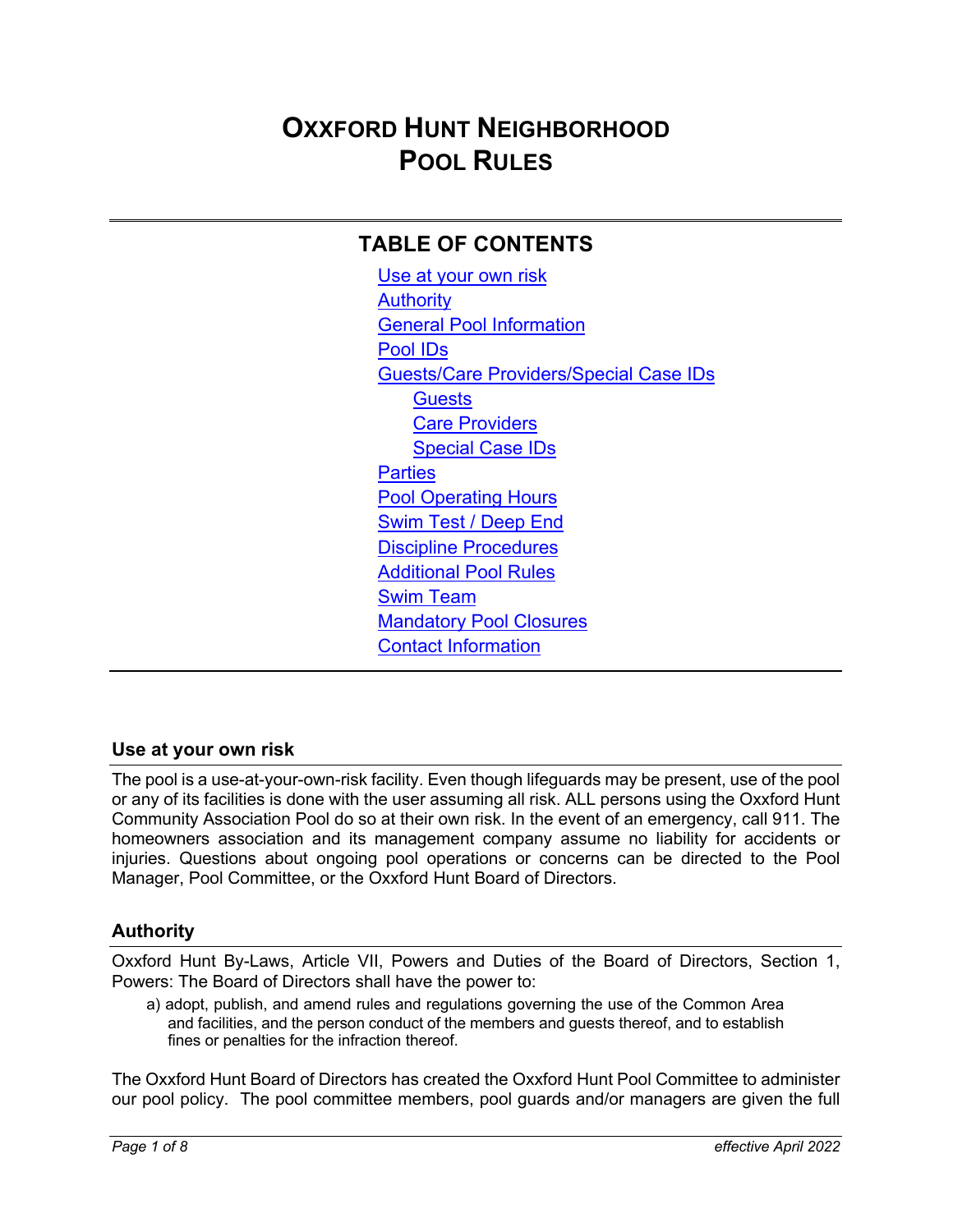support of the Oxxford Hunt Board of Directors and may enact any changes at any time in support of keeping our pool safe and operating properly. Interfering with a pool guard may result in immediate suspension of pool privileges.

top

#### **General Pool Information**

The pool is for the exclusive use of Oxxford Hunt Community Association (OHCA) Pool Members and their guests. POOL MEMBERS are Oxxford Hunt Community Association homeowners OR their tenants and their respective resident families (i.e., children, stepchildren, grandparents, adopted children, etc.) living at the Oxxford Hunt property.

The Pool is governed by the OXH Board of Directors, which governs our neighborhood and enforces the Bylaws and HOA ordinances. An all-volunteer Pool Committee consisting of several OXH residents helps the Board of Directors coordinate the Pool ID system. A professional Pool Company, such as Triangle Aquatics, Pool Professionals, or American Pool, is hired each year to maintain the pool water quality, pump systems, and to maintain staffing (lifeguards).

top

## **Pool IDs**

Each member household (family unit) must obtain a Pool ID (good for as long as you live at that address) and sign in upon entry to the pool.

To determine membership/access to the pool, the pool attendants and lifeguards will use the Pool ID System, which will be kept at the pool. A lifeguard cannot create, delete, or change a Pool ID. This is all handled by the Pool Committee.

Residents needing a Pool ID should attend a Pool ID session. Pool ID sessions will be scheduled both before and during each pool season by the Pool Committee. Information and instructions on how and when to obtain a Pool ID will be sent to homeowners each Spring via mail as well as electronically to anyone who joins the Oxxford Hunt Mailing List on the website (https://oxxfordhunt.com/). Information and instructions may also be posted on the OXH website, the OXH Nextdoor site, or the OXH Facebook page.

New homeowners need to contact the property management at Omega Management Inc. to start this process. Tenants must have their owner and/or rental company provide information to Omega Management to verify their status to be eligible to get a Pool ID.

Residents who are delinquent in their homeowner's dues will be denied a Pool ID and therefore denied access to the pool.

If a Pool Member has forgotten their Pool ID #, he/she may ask to be reminded of it anytime by emailing oxhpoolcommittee@oxxfordhunt.com (please provide name and OXH address in the email). The Pool Committee will do their best to respond within 24-48 hours of the request. Remember, **No ID# = No Access**, even with a NC Driver License and an OXH address. Please do not take any frustrations out on our lifeguards. They do not have a way to look up your ID for you. Please plan ahead and know your Pool ID # before you go to the pool.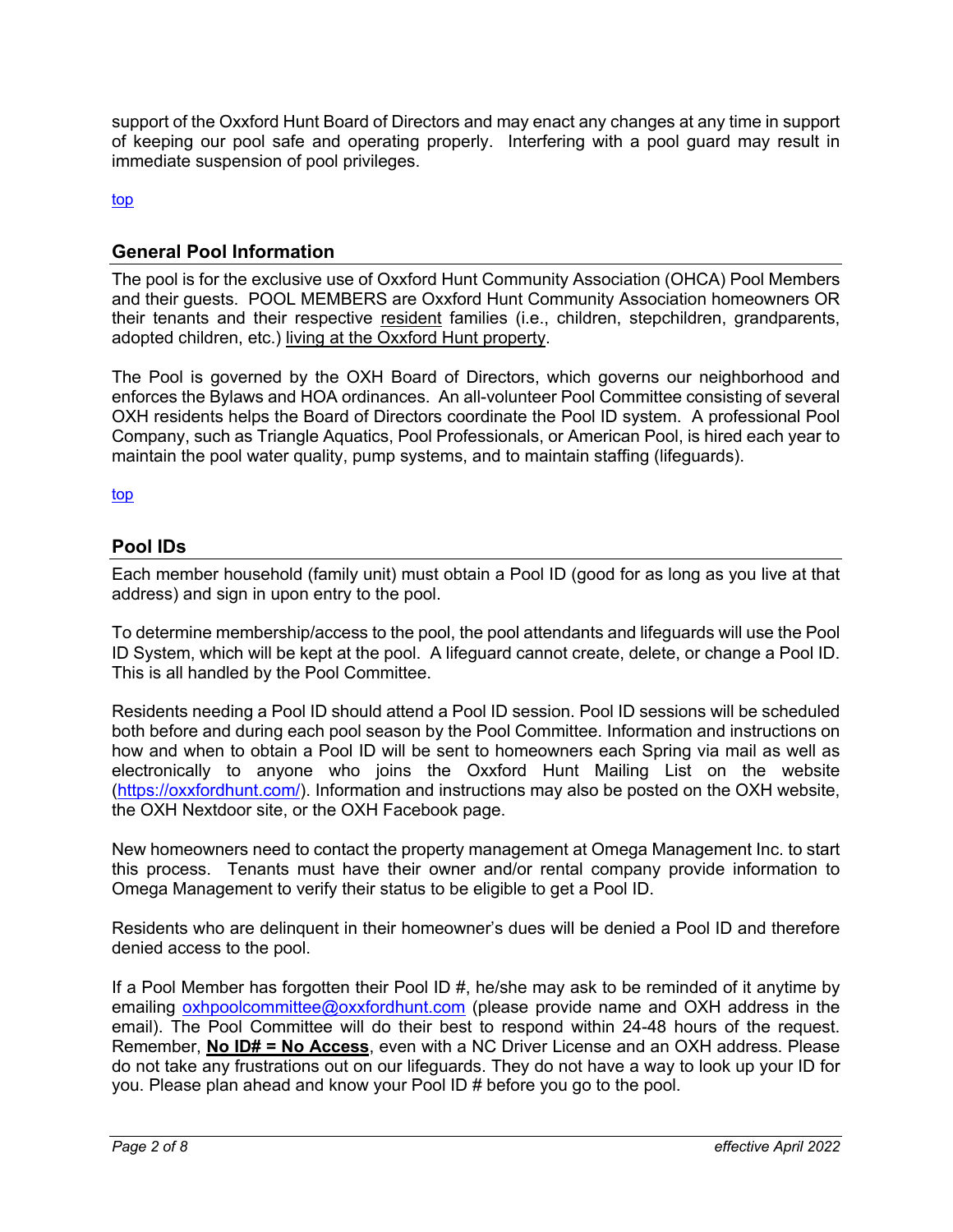Children **under** 10 years of age must be accompanied by an adult (age 18 or older) or approved care provider (see section below). Children 10 years of age **or older** by the end of the pool season are allowed to come to the pool without an adult if their parents indicated their permission by allowing the child to be photographed for the household's Pool ID. This is considered a privilege and can be revoked for behavior or other problems at any time.

top

## **Guests/Care Providers/Special Case Pool IDs**

All Pool ID information including Care Provider & Special Case ID information is kept electronically and accessed via tablet at the pool. For additional information, please see the sections below or email the Pool Committee (oxhpoolcommittee@oxxfordhunt.com).

#### **Guests**

Guests include anyone who does not qualify as a Pool Member. Guest fees are **\$5 per guest** per day on weekends (Saturday/Sunday), holidays, or pool parties, but are **free** during regular weekdays (Monday - Friday). Guests must be signed into the pool by a Pool Member with a valid Pool ID that allows guests. A resident who signs in a guest must stay at the pool while their guest is there. Guest fees should be paid at check-in to the lifeguards with exact change (cash only). Children ages 2 and under (accompanied by an adult member/guest) should always be admitted free of charge and are not counted as a guest.

> Residents age 18 or over may bring up to **5 guests**. Residents age 16-17 (with parent approval) may bring up to **3 guests**. Residents age 14-15 (with parent approval) may bring up to **2 guests**. Residents age 12-13 (with parent approval) may bring up to **1 guest**. Residents age 10-11 (with parent approval) may come to the pool alone (**0 guests**).

Maximum number of guests allowed for each OXH Residence/Address is **5 guests** at one time (for example, if a 16-year-old of the residence has 2 guests at the pool, then an 18+ year old at the same residence will only be allowed to bring at most an additional 3 guests).

#### **Care Providers (e.g., babysitters, elder care, disability care, etc.)**

Care Providers are not allowed to bring guests to the pool and may only access the pool with the child/adult for which they have responsibility. If a care provider accompanies the child/adult and their parents/guardian to the pool, the care provider is considered a guest and all fees are applicable.

Exceptions can be made for a non-parent, non-adult care provider; however, in this case, the care provider must be at least 16 years old, must have the minor child's parent/guardian's permission, and must be added to the resident family's Pool ID at least 1 week prior to bringing the child under the age of 10 to the pool. For a sibling to be considered a care provider at the pool for a younger sibling under the age of 10, the older sibling must also be at least 16 years old AND BE ACTIVELY WATCHING their sibling at all times. Any abuse of this policy will mean the care provider will no longer be allowed to sign in the child under the age of 10 and said child will only be allowed at the pool with a Pool Member aged 18 or over who is fully responsible for the child at all times.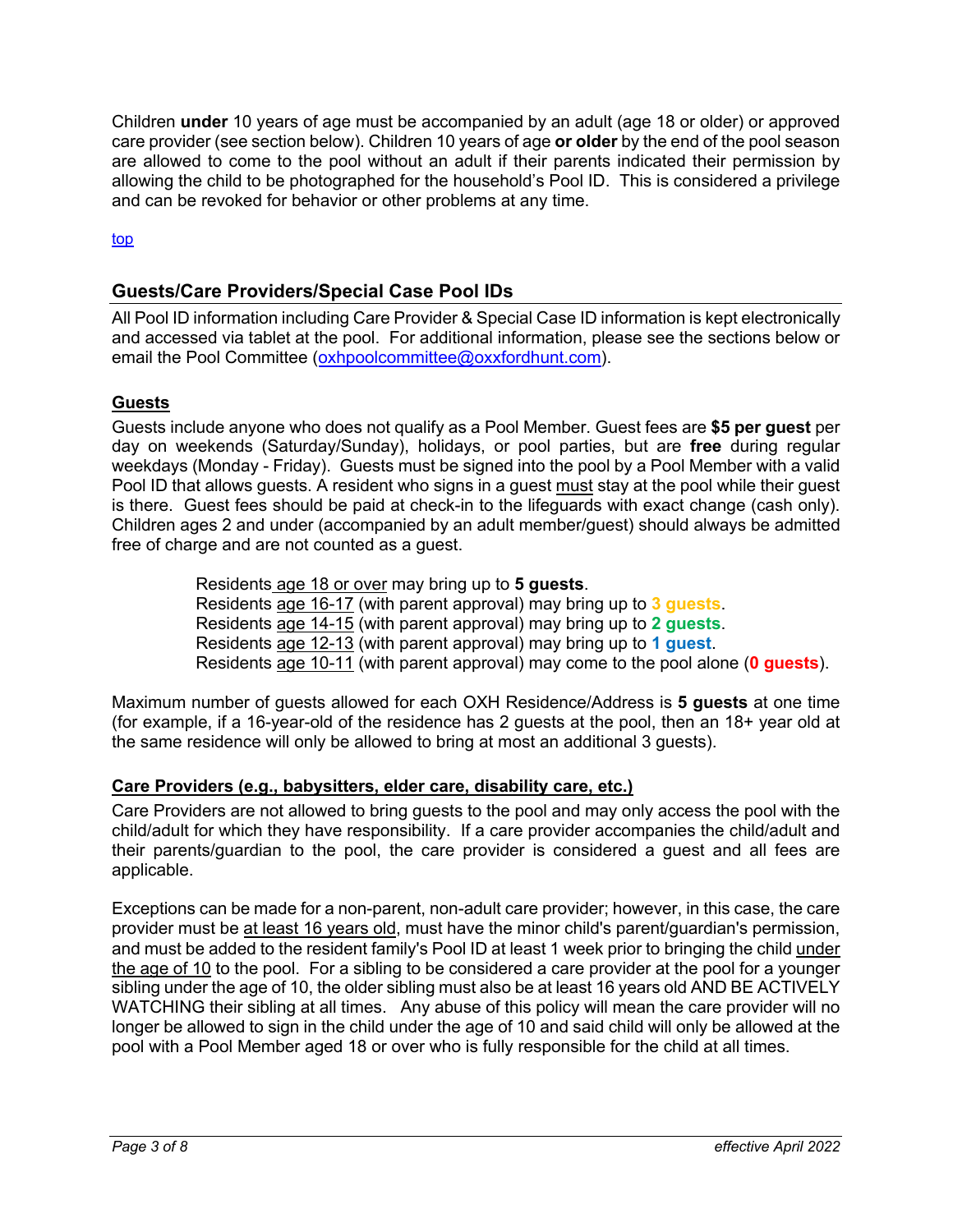#### **Special Case Pool IDs**

Special Case Pool IDs can be created for residents for cases such as a long-term guest (i.e., outof-town company staying with a resident for weeks), visiting relative (i.e., adult child home for an extended period), or non-OXH family member who will be coming to the pool without the resident (e.g., one parent who lives outside of OXH, but who will bring his/her OXH children under age 10 to the pool).

Special Case Pool IDs will be appended to the resident's Pool ID and will be designated an expiration date as appropriate to the situation. Each ID will contain a photo of the non-resident and will grant him/her full pool privileges (except for Unsupervised Adult Swim) for the duration of the Special Case ID. Upon expiration, the Special Case ID will be removed from the system and the non-resident will no longer have access to the pool.

Special Case IDs must be requested in advance by emailing the Pool Committee at oxhpoolcommittee@oxxfordhunt.com (please include the resident's name, the OXH address, and a description of your special case in the email). The Pool Committee will determine on a case-bycase basis whether a Special Case Pool ID is warranted and will make every effort to respond to your request within one week. Please note, lifeguards cannot handle these requests.

top

#### **Parties**

Use of the pool for parties and/or gatherings will be subject to the normal pool rules regarding both guests and food/beverages.

Pool members in good standing may use the pool facility for a small party during regular pool operating hours as long as the pool member does not bring more than the allowed # of non-OXH guests. Please refer to the guest policy for more information (above).

Parties must not interfere with other pool patrons and should be consistent with the family friendly environment of our neighborhood pool. You may not get to the pool early and reserve chairs or the pavilion. You may only use the space and furniture that is available at the time the party begins. NO GLASS is allowed at the pool (including cake serving platters), and alcohol is prohibited for anyone under 21. Any decorations or trash brought into the pool area for the party must be disposed of. Due to the pool providing continuous radio station coverage through its speakers, additional playing of music is discouraged.

Any pool patron or guest who violates the Pool Rules will be asked by a lifeguard to cease the activity and/or leave the pool and may result in the privileges for that Pool ID being revoked.

Rental of the OXH Clubhouse for a party/event does not constitute automatic access to the pool. The pool and clubhouse are separate facilities.

top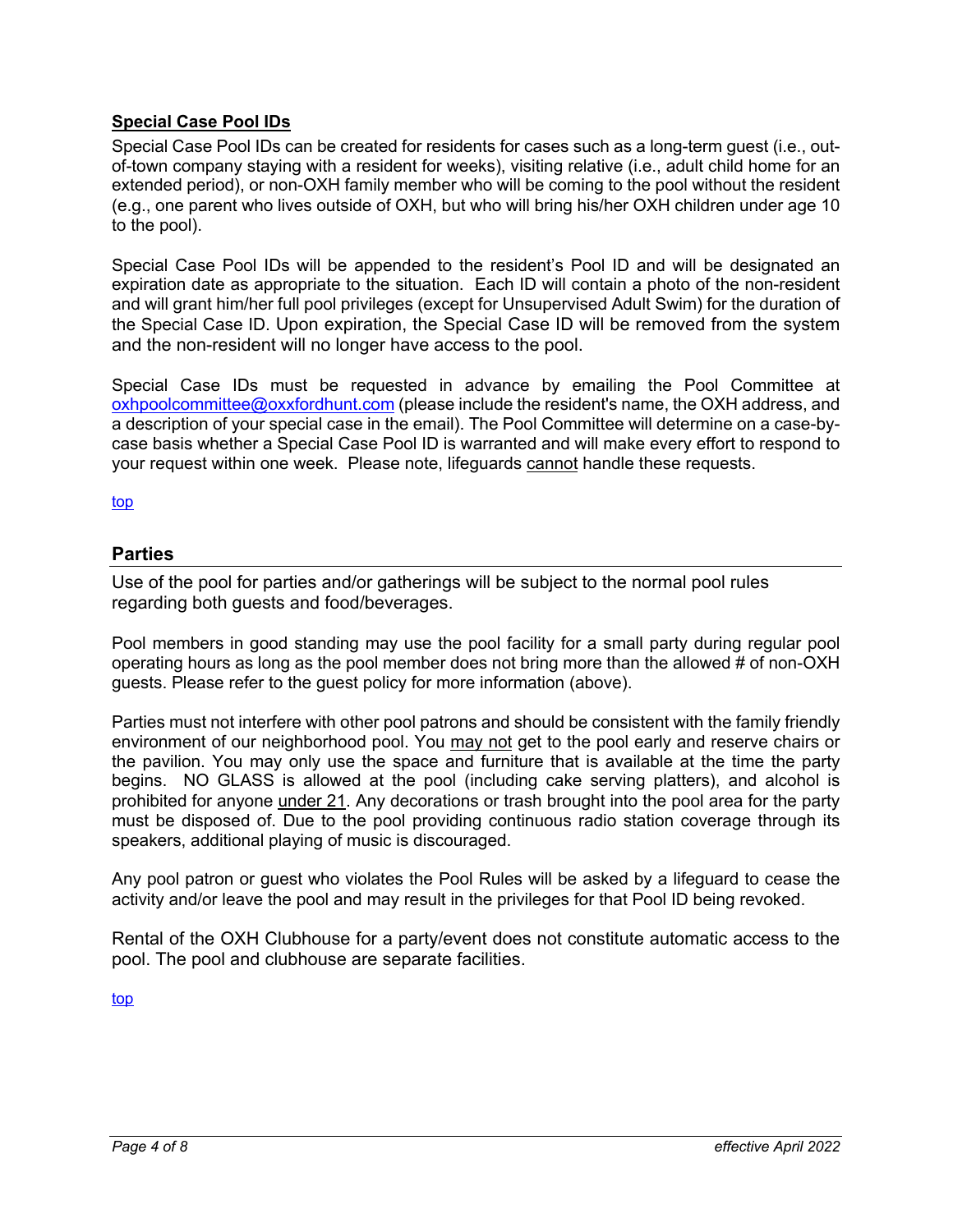## **Pool Operating Hours**

Pool Operating Hours are posted on the OXH website (https://oxxfordhunt.com/) and at the pool. At designated times, the pool will have certain areas reserved for swim team or special events. The pool is not available for rent for private functions. Management reserves the right to close the pool at any time (i.e., weather, health, safety, etc). The Pool Committee will do its best to keep residents informed of such closings via email, social media, and physical signage at the pool. The pool and deck area will be evacuated during any emergency situation including lightning and/or thunder. See the Mandatory Pool Closures section below for more information. Join the Oxxford Hunt Mailing List on the website or follow us on facebook (@oxhpool), Twitter (@oxxfordhuntpool), and Nextdoor for up to the minute pool closings and re-openings.

No one under the age of 18 is allowed in the pool area without lifeguards present. Trespassers will be dealt with accordingly. Pool Members over the age of 18, are permitted to use the pool without lifeguards present only during the time designated for "Unsupervised Adult Swim". Interested adults should complete a registration form to obtain access to the pool during these times. See the OXH website at https://oxxfordhunt.com/resources/documents-forms/ for more information and the Unsupervised Adult Swim Registration Form.

There will be a 10-minute break at 50 minutes past the hour for "Adult Swim and Baby Swim", meaning all children between the ages of 2-18 need to exit the pool when the break whistles are blown. Children under 2, must be accompanied by an adult in the pool. All patrons must keep back 2 feet from the water's edge during lifeguard breaks. Lifeguards will not be actively scanning the pool, nor remain in the lifeguard chairs, but will be on premises during this time.

Pool occupancy is 75 swimmers maximum. This may mean at times, particularly during holiday pool parties, pool admittance may be capped to ensure safe swimming conditions. Pool admittance during high usage times is at the discretion of the lifeguards and pool managers.

top

## **Swim Test / Deep End**

Pool Members and their guests, who are 14 years of age or younger, must pass a swim test administered by the lifeguards on duty to enter the deep area of the pool. Swimmers, who pass the test to the satisfaction of the lifeguards, will be given a Deep End Band (bracelet/anklet) to wear in the pool. This band must be worn to enter the deep end. The first band of the season is free, subsequent bands are **\$3 each**. Deep end privileges may be suspended at the discretion of the lifeguards.

Only one person is permitted on the diving board at a time. No diving is allowed outside the deep end, in less than 9ft of water. Previous divers/jumpers must reach the side of the deep end of the pool before the next person takes their turn. Diving or jumping from the swim team blocks is prohibited. All eyewear is prohibited when using the diving board. No more than 15 swimmers are allowed in the deep end during "across the ocean" play. This number is at the complete discretion of the lifeguards on duty.

top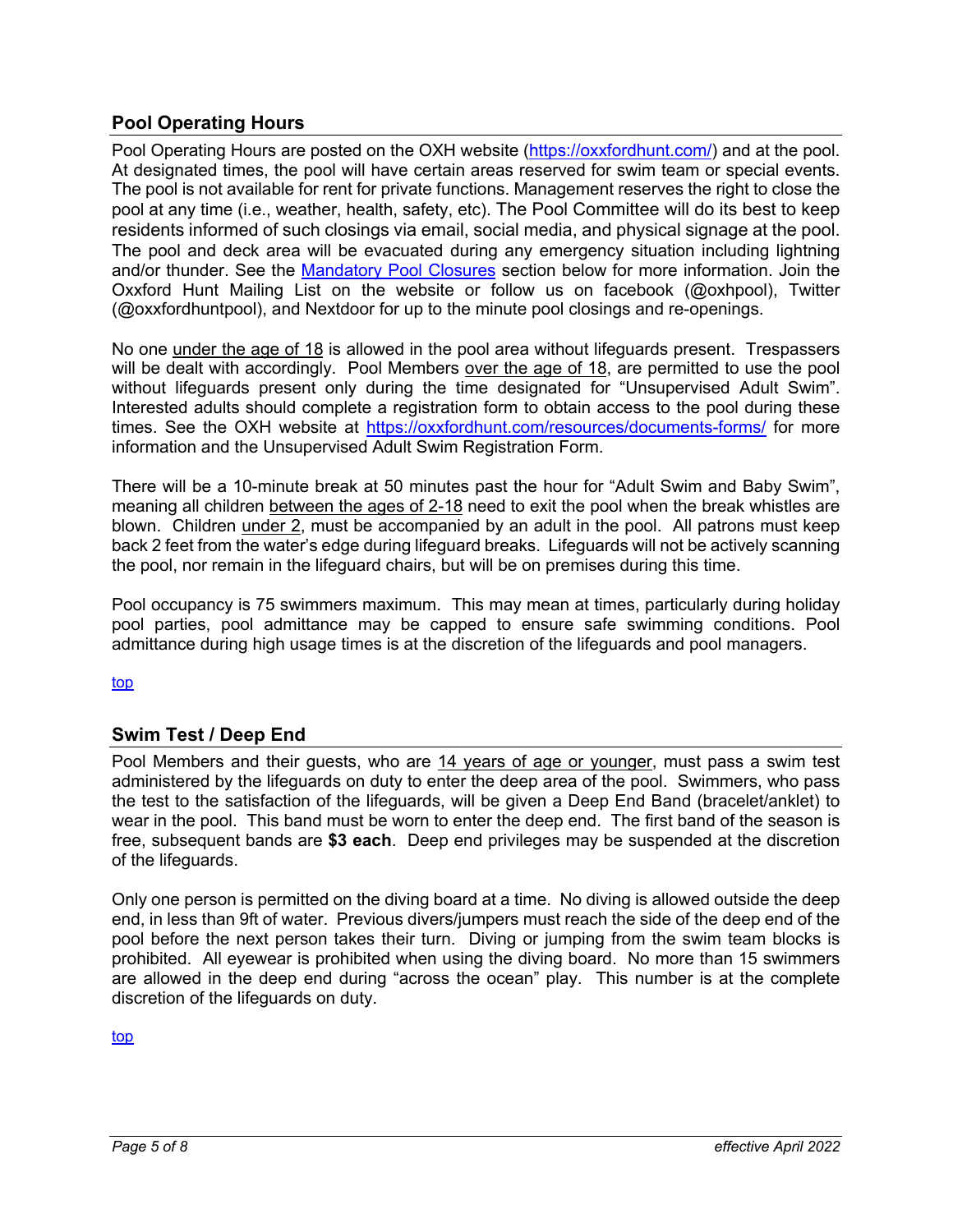## **Discipline Procedures**

Remember, safety is the first priority for all Oxxford Hunt Community Association Pool Members and Guests. Pool rules and regulations are imposed to keep your pool experience family-friendly, enjoyable, and safe. Pool Members and Guests will be expected to obey lifeguards at all times. Parents are expected to supervise their children and go over ALL POOL RULES with any children or guests of appropriate age.

Discipline will take one of the following forms depending on the severity and frequency of the offense: verbal warnings, time out of the pool, parental notification, and possibility of revocation of pool privileges for a day or more. Oxxford Hunt Community Association reserves the right to revoke privileges for violations of any and all pool and clubhouse rules and policies.

Not having a copy of the rules, failure to read the rules, or not having had your responsible adult/parent/guardian discuss these rules with you does not negate the responsibility of any Pool Member or guest to abide by these rules. Violations of these rules may result in fines of **up to \$3,000** from the HOA and/or loss of privileges for the season or permanently. All residents are responsible for obeying these rules. Lifeguards and pool attendants are employees of the pool management company and retained by the HOA and have the right to enforce these and any other Wake County Pool Rules.

top

## **Additional Pool Rules**

Please read and review these rules carefully with your family. Rules will be strictly enforced! Violation of any rule may result in loss of privileges at the discretion of the lifeguards and/or pool manager. Serious or repeat violations may result in loss of pool privileges for an indefinite period of time at the discretion of the Oxxford Hunt Board of Directors.

The Pool Manager is responsible for all the conduct of all pool staff and any problems should be discussed with the Pool Manager as soon as possible. Lifeguards are present for your safety and their instructions must be followed to ensure the safety of all. Do not distract the lifeguards while they are in the lifeguard chair unless it is a life-threatening issue.

Per Wake County Health Department regulations, all swimmers must take a soap shower before entering the pool; this includes scalp and face, if they are going under water. Appropriate swimwear only – NO cutoffs or street clothes in the pool. Infants and children who are not "potty trained" MUST wear tight fitting rubber pants over a swim diaper while swimming, in accordance with NC Health Codes. Both are required. Regular disposable diapers are NOT allowed in the pool. No exceptions! Any person caught intentionally defecating in the pool will be charged a fee of \$150 for required cleaning and treating the pool. If accidents occur, please quickly remove the child from the water and notify any lifeguard present. No one with any known or suspected contagious disease, diarrhea, inflamed eyes, nasal or ear discharge, open wound or skin lesions will be allowed in the pool without a current doctor's written permission.

Certain areas of the pool are designated for lap swimming only. These areas are separated by lane lines and Pool Members and guests should not cross these lanes and interrupt swimmers. Each lap swimming lane can accommodate two swimmers at a time. If members are waiting to use the lanes, please limit swim time to 15 minutes in the lane. The lap lines may be removed during holiday and pool parties.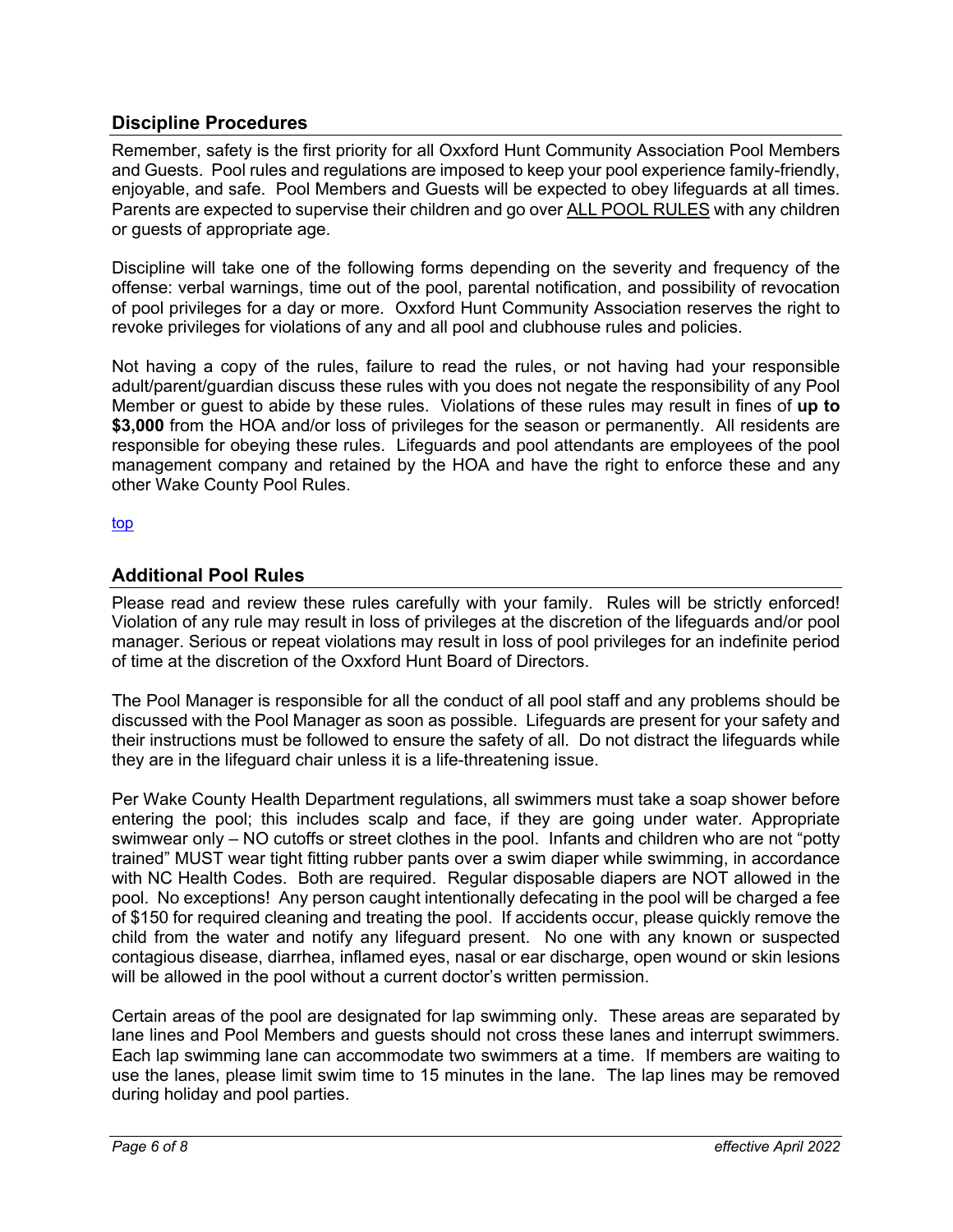NO WATER WINGS are allowed in the pool. Life jackets or safety flotation devices will be permitted only when a child is accompanied by a responsible adult who is watching the child at all times. NO RUNNING, pushing, wrestling or other forms of horseplay on or around the pool deck on in bathroom areas is allowed.

NO PROFANITY or fighting. No bicycles, rollerblades, skateboards, boogie boards, Frisbees or hard balls are allowed inside the pool area. Ball playing and water guns in the pool and on the deck are allowed at the discretion of the lifeguards and Pool Manager and are not allowed during swim team practices. Kickboards may be used for lap swimming only. Toys, games, and inflatable devices will be allowed when pool population warrants and not during pool holiday parties. Flotation devices (i.e., noodles, etc.) will be allowed in the pool area at the lifeguard's discretion.

NO STANDING or sitting on the lane/safety ropes. If they are broken, the pool must remain closed until they are fixed.

NO ANIMALS of any kind are allowed within the pool fencing. Any individual bringing a radio to the pool is to be considerate of those around him/her and keep it at a low volume at all times. Food and drinks are allowed on the deck area only.

NO GUM is allowed on the pool deck or in the pool area. Put all trash in receptacles and clean up all spills under chairs or tables.

NO SMOKING is permitted inside the pool fencing – including the pavilion. Cigarettes (including e-Cigarettes) must be disposed of/put away before entering the pool area. NO one under the age of 21 may have alcoholic beverages on Oxxford Hunt premises. NO person under the influence of alcohol or drugs will be admitted. NO one shall possess illegal substances on Oxxford Hunt recreational premises. Open fire and fireworks are strictly prohibited on Oxxford Hunt property.

NO GLASS of any kind is allowed inside the pool fencing or in the pavilion. If broken glass is found in the pool area, the pool must be closed, totally drained, refilled and the filtration media replaced along with other treatments required by the Wake County Board of Health. The person responsible for this action will be charged with all costs incurred. Furniture is also not allowed in the pool.

The permanent pool telephone is required by NC state law to be operating at all times for emergency purposes. A cell phone cannot be used instead of the permanent pool land line. Usage of the land line is for emergency purposes only. The pool will be closed if the permanent, land line is not in operating order per safety code.

Willful damage done to the pool, clubhouse, bath house, phone or other Oxxford Hunt facilities by a Pool Member or guest will be cause for the responsible person to be charged restoration costs and have their privileges revoked. Pool Members are responsible for their guest's actions at all times. Pool Management or the Board are not responsible for the loss of personal belongings on the premises.

top